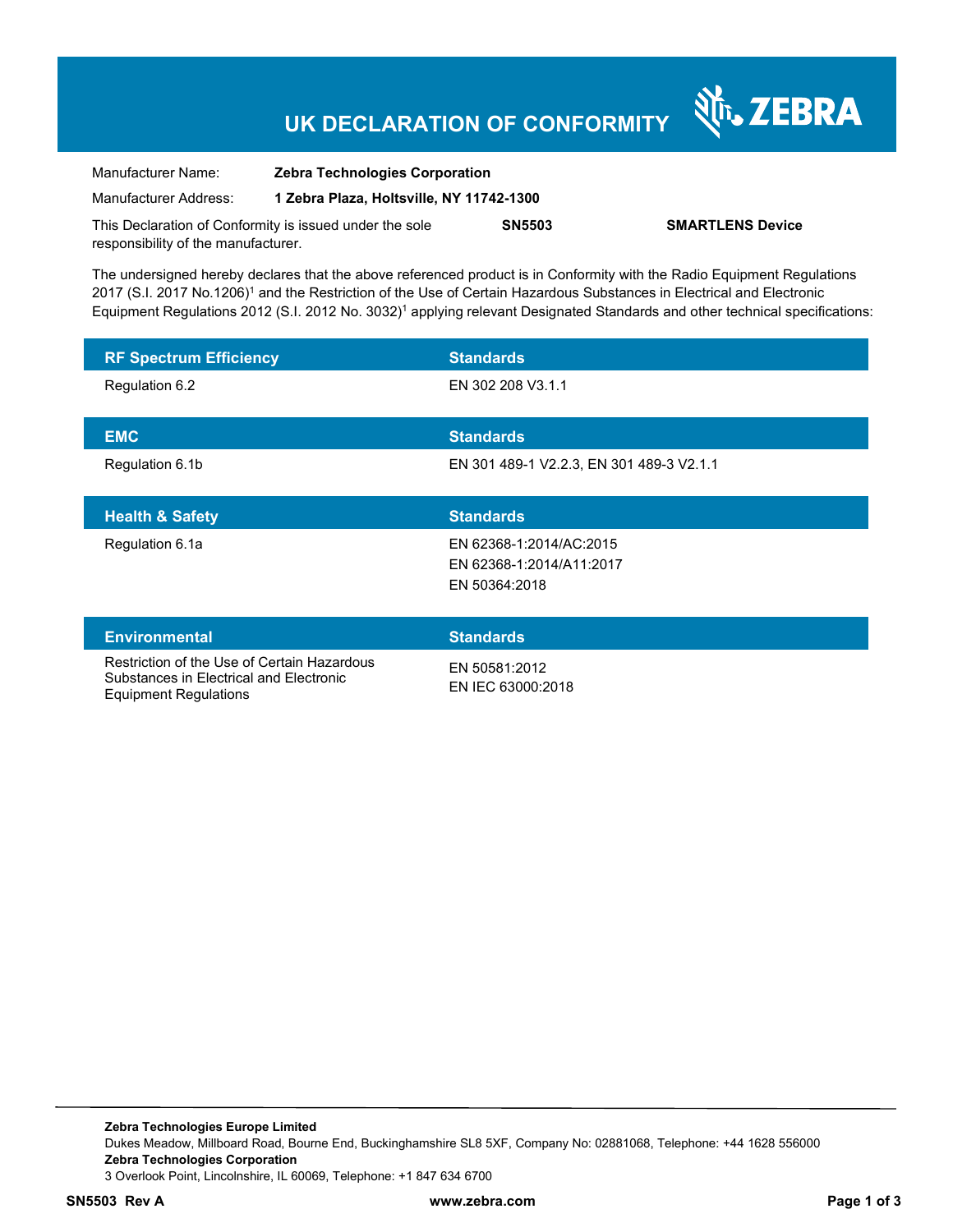## **UK DECLARATION OF CONFORMITY**



With regard to the Radio Equipment Regulations 2017 (S.I. 2017 No.1206)<sup>1</sup>, the conformity assessment procedure referred to in regulation 41(4)(a) and detailed in Schedule 2 has been followed.

 $^{\rm 1}$  As amended by applicable EU withdrawal legislation implemented at the time of issuing this declaration

#### **Signed on behalf of Zebra Technologies Corporation**

*(Signature of authorized person)* Marco Belli Rev: A Annual Rev: A Annual Rev: A Annual Rev: A Annual Rev: A Annual Rev: A Annual Rev: A Annual Rev Sr. Manager, Regulatory **Date: 28 June 2021** Place: Bourne End, UK